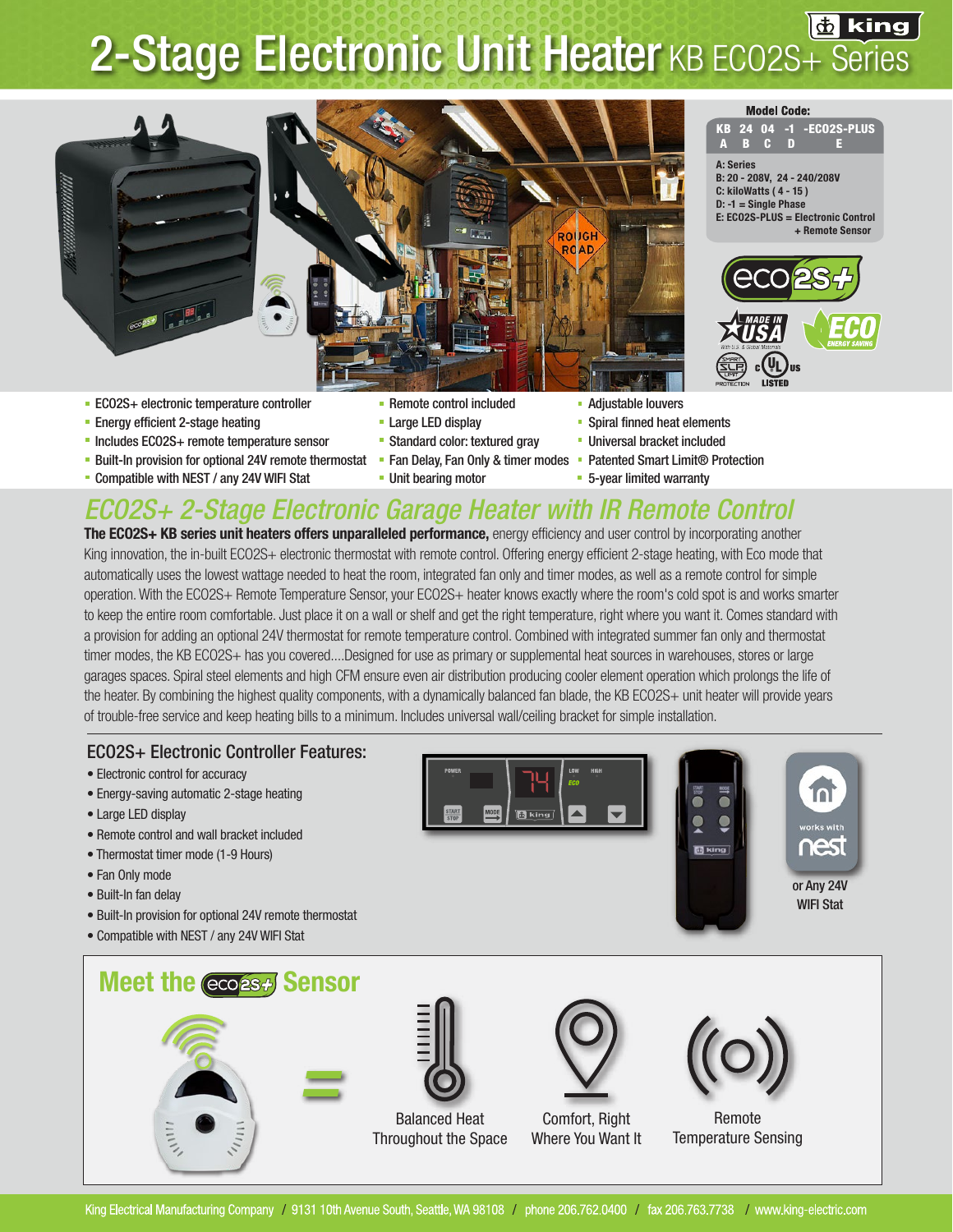#### Ordering Information - *single phase* MODEL UPC KW BTUH PHASE VOLTS AMPS MOTOR CFM TEMP. AIR MAX. \*SIZE WT. HP RISE THROW MOUNT (lbs.) HEIGHT AND A GEORGE AND A GEORGE AND A GEORGE AND A GEORGE AND A GEORGE AND A GEORGE AND A GEORGE AND A GEORGE KB2404-1-ECO2S-PLUS 33237 4 13.5 1 240/208\* 16.6/14.4 9W 400 38°F 15ft. 8ft. B 36 KB2004-1-ECO2S-PLUS 33236 4 13.5 1 208 19.2 9W 400 38°F 15ft. 8ft. B 36 KB2405-1-ECO2S-PLUS 33239 5 17 1 240/208\* 20.8/18.0 9W 400 40°F 16ft. | 8ft. B 36 KB2005-1-ECO2S-PLUS 33238 5 17 1 208 24.0 9W 400 40°F 16ft. 8ft. B 36 KB2407-1-ECO2S-PLUS 33241 7.5 25.6 1 240/208\* 31.2/27.0 16W 600 40°F 20ft. 9ft. B 36 KB2007-1-ECO2S-PLUS 33240 7.5 25.6 1 208 36.1 16W 600 40°F 20ft. 9ft. B 29 KB2410-1-ECO2S-PLUS 33243 10 34.1 1 240/208\* 41.6/36.1 25W 725 44°F 24ft. 10ft. B 42 KB2010-1-ECO2S-PLUS 33242 10 34.1 1 208 48.1 25W 725 44°F 24ft. 10ft. B 42 KB2412-1-ECO2S-PLUS-FB 33245 12.5 42.7 1 240/208\* 52.1/45.1 35W 825 48°F 30ft. 11ft. C 46 KB2012-1-ECO2S-PLUS-FB 33244 12.5 42.7 1 208 60.1 35W 825 48°F 30ft. 11ft. C 46 KB2415-1-ECO2S-PLUS-FB 33247 | 15 | 51.2 | 1 240/208\* 62.5/54.1 | 50W | 925 | 51°F | 33ft. | 12ft. | C | 47 KB2015-1-ECO2S-PLUS-FB 33246 | 15 | 51.2 | 1 | 208 | 72.1 | 50W | 925 | 51°F | 33ft. | 12ft. | C | 47

Maximum mounting height is manufacturer's recommendation

\*Dual rated heaters will draw 13% less amps and 25% less wattage when operated at 208V.

#### Replacement Accessories

| <b>MODEL</b>                   |                                           | <b>UPC</b> |       | <b>DESCRIPTION</b>                                            |                                            |                |    |       |          |        |          |                 |    | $WT.$ (lbs.)     |  |  |
|--------------------------------|-------------------------------------------|------------|-------|---------------------------------------------------------------|--------------------------------------------|----------------|----|-------|----------|--------|----------|-----------------|----|------------------|--|--|
| ECO2S-REMOTE                   |                                           | 33489      |       |                                                               | ECO2S+ Replacement Infrared Remote Control |                |    |       |          |        |          |                 |    |                  |  |  |
| ECO2S-REMOTE-BRACKET           |                                           | 33490      |       | ECO2S+ Replacement Infrared Remote Control Wall Mount Bracket |                                            |                |    |       |          |        |          |                 |    | 0.2              |  |  |
| ECO2S-REMOTE-SENSOR            |                                           | 33491      |       | ECO2S+ Remote Temperature Sensor                              |                                            |                |    |       |          |        |          |                 |    | 0.2              |  |  |
| EC02S-5V-PWRSPLY               |                                           | 33167      |       | ECO2S+ 5V DC WALL ADAPTER, Optional Accessory                 |                                            |                |    |       |          |        |          |                 |    | 0.4              |  |  |
| <b>Bracket Selection Chart</b> |                                           |            |       |                                                               |                                            |                |    |       |          |        |          |                 |    |                  |  |  |
|                                | <b>HEATER KW SIZE</b><br><b>USED WITH</b> |            |       | <b>BRACKET DIMENSIONS</b>                                     |                                            |                |    |       |          |        |          |                 |    |                  |  |  |
| <b>BRACKET#</b>                |                                           |            |       | W                                                             | н                                          | А              | B  | C     | D        | E      | F.       | X               |    |                  |  |  |
| $KBB-2$                        | 4 to 15 kW (1 phase)                      |            | 167/8 | 215/16"                                                       | $10^{1/8}$                                 | $1\frac{1}{4}$ | 7" | 17/8" | $15/8$ " | 135/8" | $15/8$ " | $\frac{3}{4}$ " | 1" | $1\frac{1}{2}$ " |  |  |

#### Engineering Specifications

*Contractor shall supply and install KB ECO2S+ Series garage heaters manufactured by King Electrical Mfg. Company. Heaters shall be of the wattage and voltage as indicated on the plans.* 

**Construction:** All exterior and interior metal enclosure parts are made from 20 gauge electrogalvanized Steel with a rust inhibiting baked enamel finish. Smooth rounded corners and protective edge trim give an attractive modern appearance.

Adjustable Outlet Louver: Louvers direct air up or down as needed for the heating application. Rear Intake Screen: Heavy gauge steel screen protects against foreign objects making accidental contact with the rotating fan blade.

**Spiral Fin Elements:** The metal sheath element is copper brazed with spiral fins then molded into a coil configuration. This combination produces the best heat transfer while eliminating the potential for hot spots by positioning the element in the maximum airflow stream.

**Totally Enclosed Fan Motor: Permanently lubricated long life unit bearing** motor with 20cc of oil. Epoxy-coated motor with enclosed rotor resists moisture and corrosion for long-lasting, trouble-free operation.

Aluminum Fan Blade: 5 blade fan mounted directly to the motor shaft for maximum efficiency.

Auto-Reset Thermal Cutout: Power is disconnected from the element if an overheated condition occurs. The fan continues to run to dissipate excess heat from the element. The element is re-energized automatically when the normal operating temperature returns.

ECO2S+ Electronic Control: Up, Down temperature mode. Automatic 2-Stage heating (High & ECO Modes). Start/Stop. Fan Only and Timer (1-9hours) Modes. Standard on all heaters.

ECO2S+ Remote Temperature Sensor: Wireless remote temperature sensing for balanced heating at the coldest spot in the room. 2.4G wireless protocol. Includes wall mounting bracket.

Provision For 24V Remote Thermostat: Includes terminals to connect an optional 24V 2-Stage Thermostat. Compatible with NEST / any 24V WIFI Stat.

**Easy Installation:** A quick access panel located on the bottom of the heater allows for quick wiring and easy maintenance for the life of the heater. Includes universal wall/ceiling bracket for simple installation. Approvals: cULus (E41422)